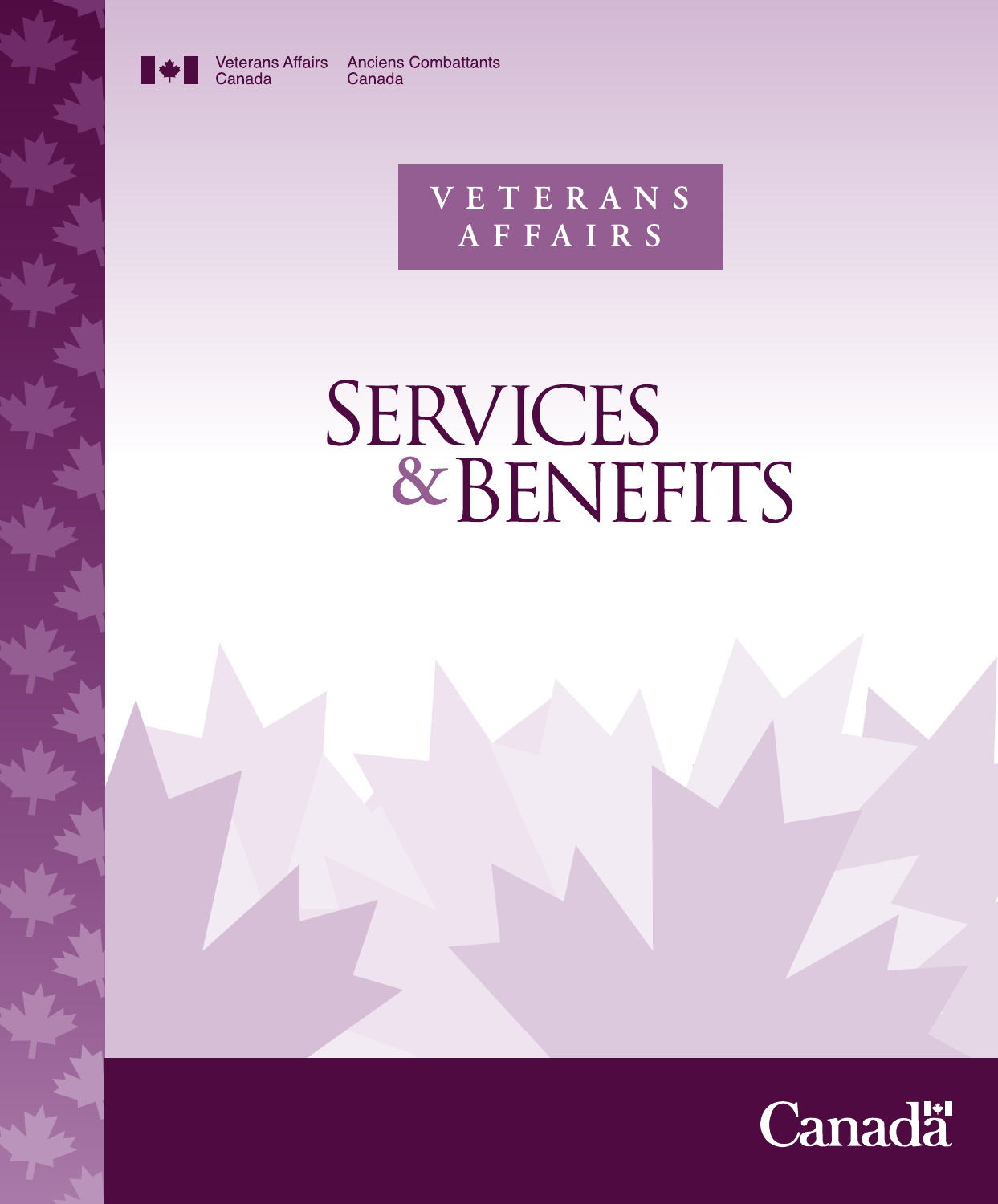This publication is available upon request in multiple formats. Web site: **www.vac-acc.gc.ca** Toll free: 1-866-522-2122

Revised August 2008

© Her Majesty the Queen in Right of Canada, represented by the Minister of Veterans Affairs, 2006.

Catalogue No.: V32-21/2006 ISBN: 0-662-49400-8

Printed in Canada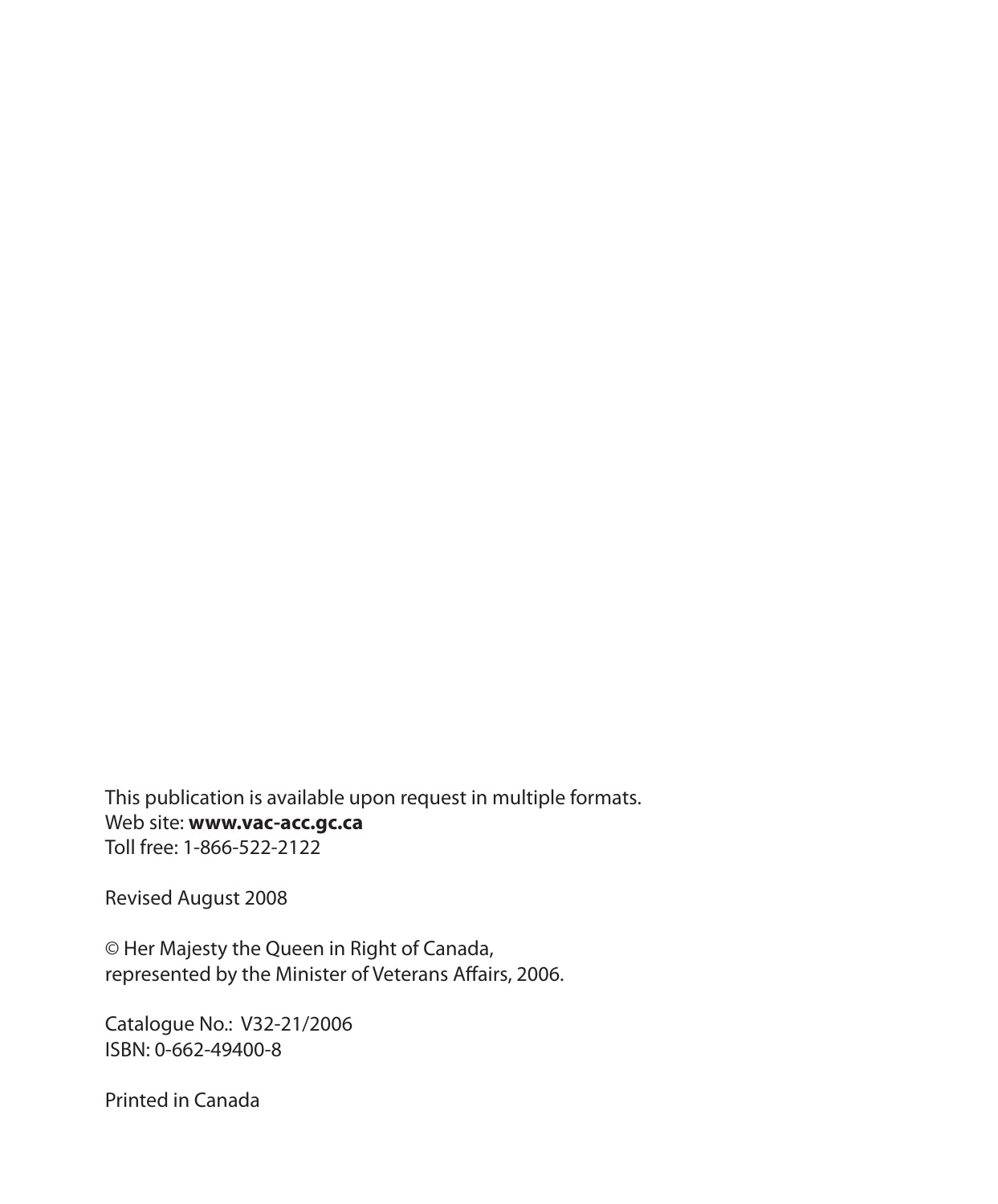# **SERVICES AND BENEFITS**

# **Table of Contents**

| Support for Operational Stress Injuries [11] Allenances Support for Operational Stress Injuries [11] Allenance |  |
|----------------------------------------------------------------------------------------------------------------|--|
|                                                                                                                |  |
|                                                                                                                |  |
|                                                                                                                |  |
|                                                                                                                |  |
|                                                                                                                |  |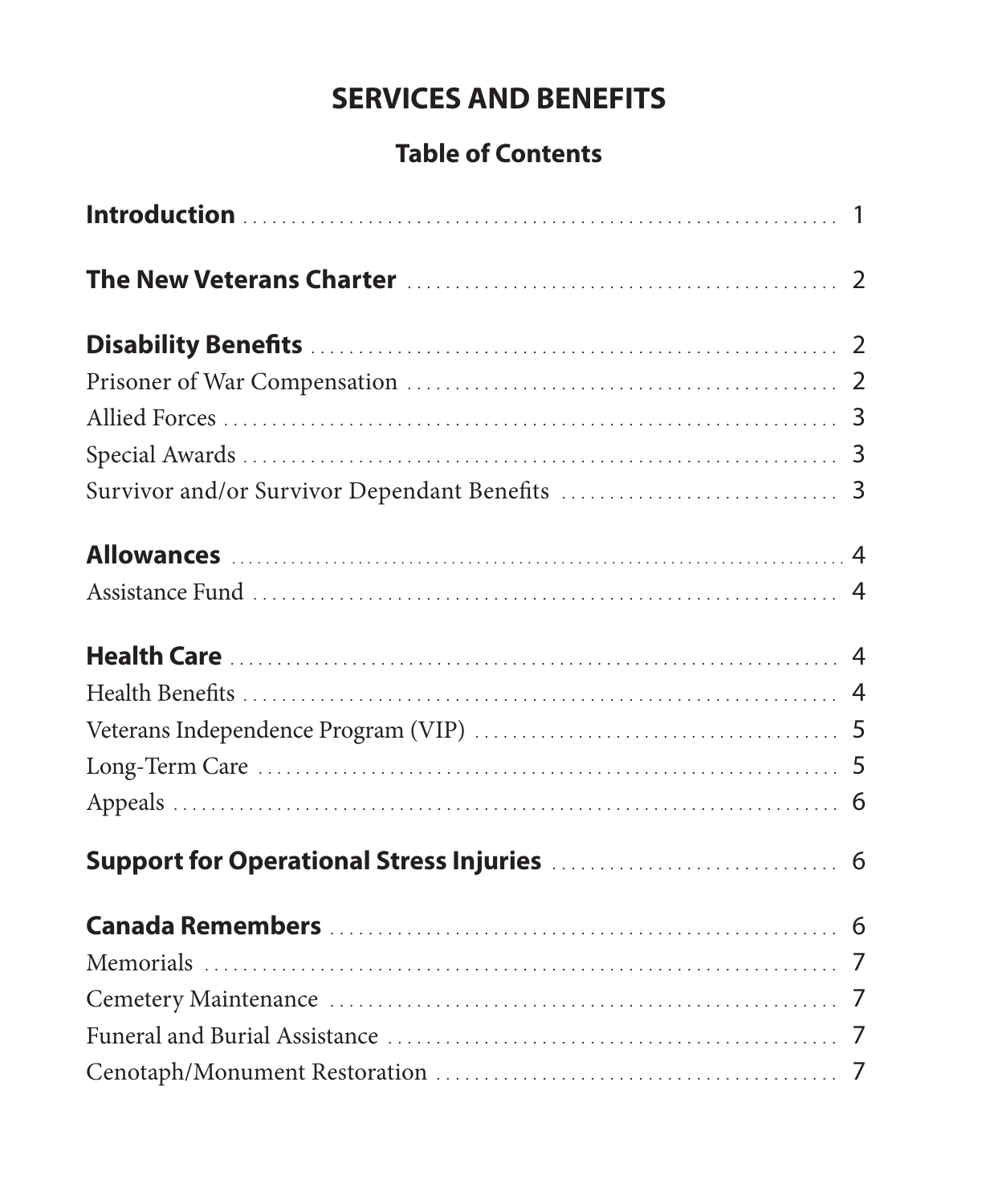| How Can I Get Information on Services or Benefits?  8 |  |
|-------------------------------------------------------|--|
|                                                       |  |
|                                                       |  |
|                                                       |  |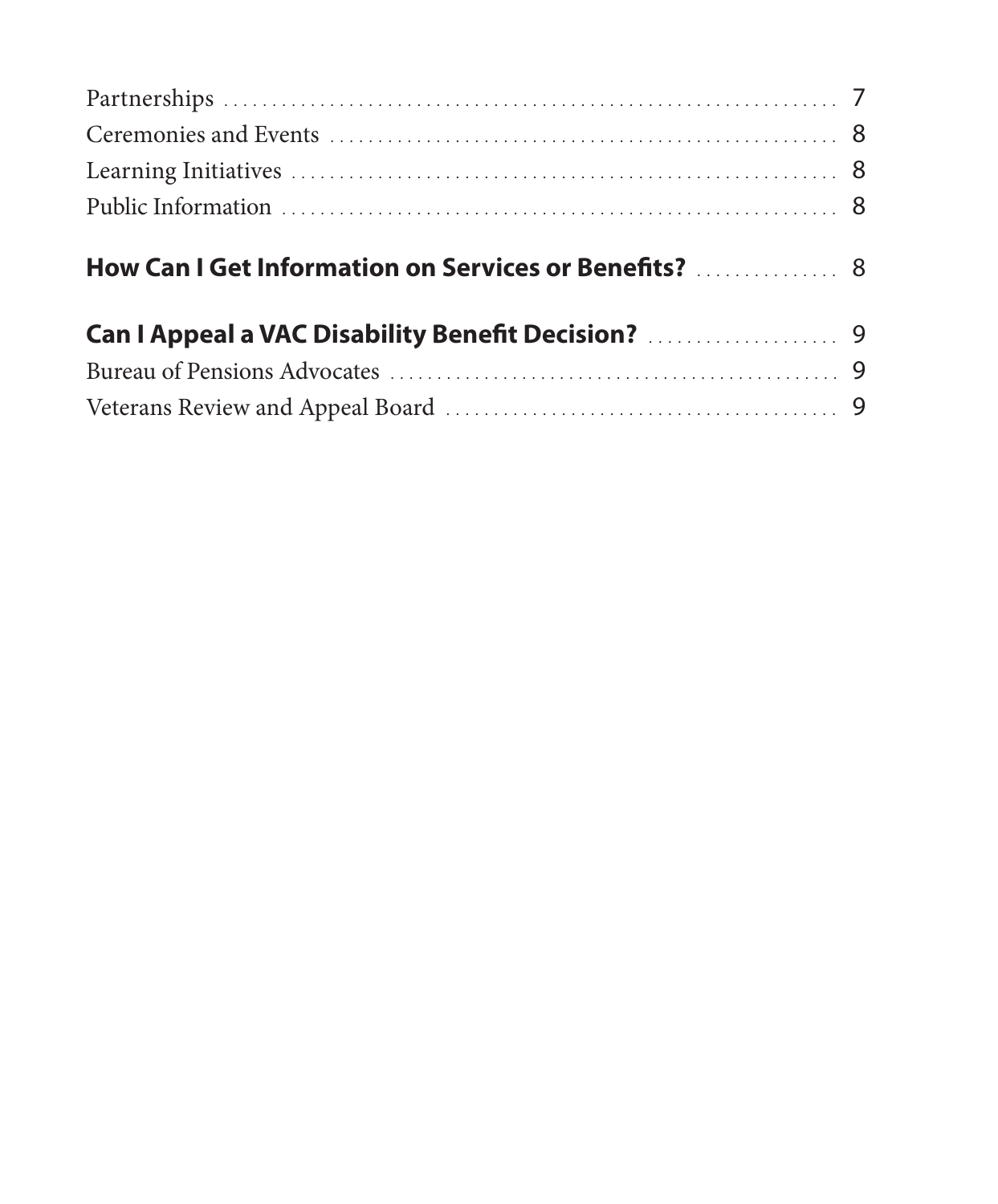# **INTRODUCTION**

Veterans Affairs Canada (VAC) offers a wide range of services and benefits to:

- qualified Veterans;
- Canadian Forces (CF) members;
- serving and discharged members of the RCMP;
- certain civilians; and
- their families.

These services and benefits honour their sacrifices and achievements, and are designed to meet their changing needs.

To deliver these services and benefits, our Department follows a philosophy of client service based on a Client-Centred Service Approach.

This approach to client service is very important because it allows our Department to:

- provide clients with **information** about our services and benefits, who qualifies for them, and how to apply for them, as well as information about health and safety matters that may be important to them;
- **screen clients** at all points of entry. This means that if we contact clients, or clients call, write or visit us for any reason at all, we can talk with them about other problems or changes in

their life that might otherwise be overlooked;

- do a **needs assessment** when required. This helps us to learn if the client has needs that are not being met. If so, we can work together to develop a case plan that links the client's needs with programs and services available through our Department or elsewhere;
- provide **case management and coordination services** when required to help clients be as independent as possible, help them maximize their choices and learn how to access community resources. This results in a better quality of life for clients and their families; and
- provide **free legal help** to clients who are not satisfied with a departmental decision about their disability benefits.

In March 2008, the Veterans Independence Program (VIP) services for housekeeping and grounds maintenance were extended to low-income or disabled survivors of Veterans who were:

- not receiving VIP when they died; or
- not receiving VIP when they were admitted to a health care facility.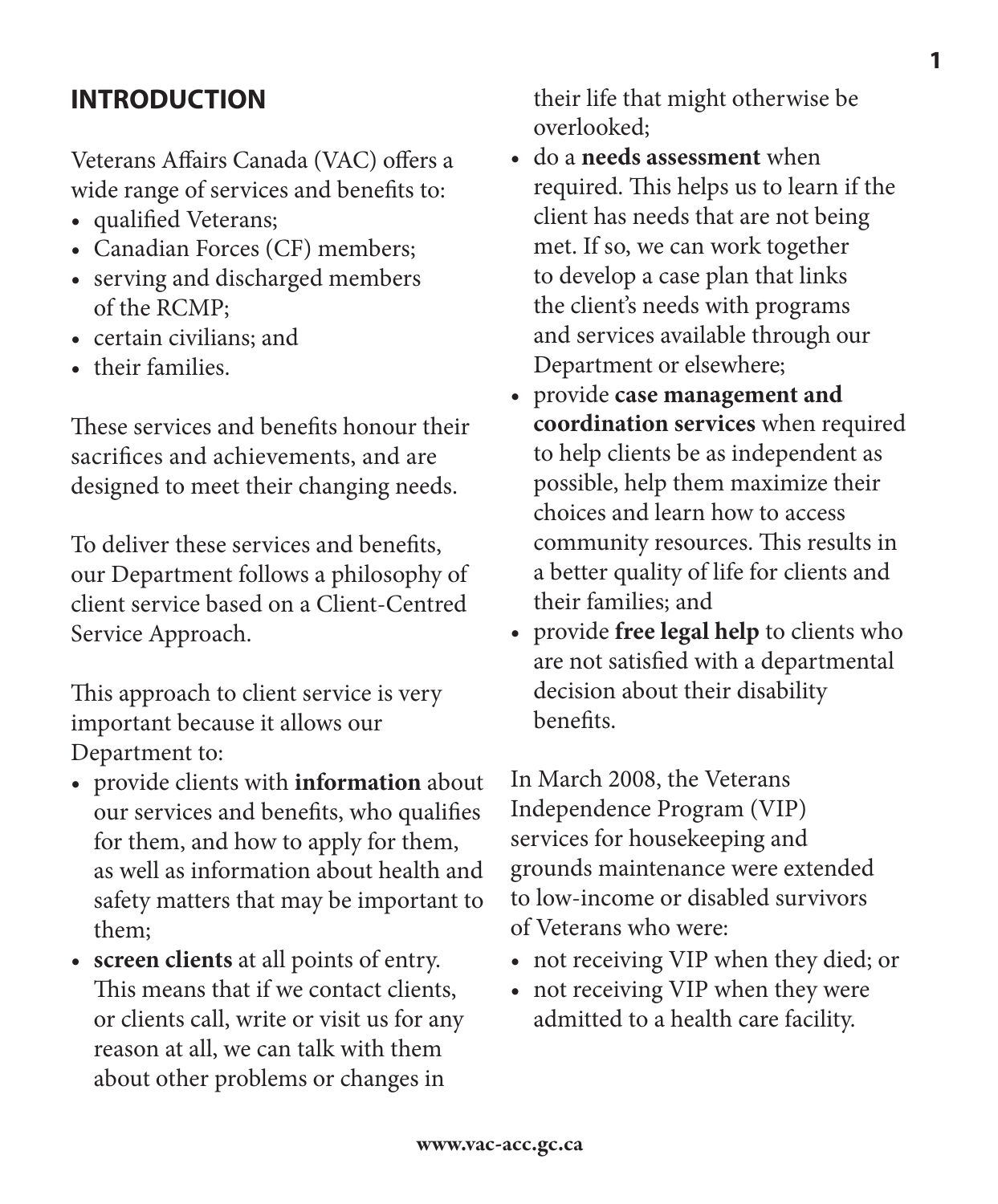## **THE NEW VETERANS CHARTER**

On April 1, 2006, the *Canadian Forces Members and Veterans Re-establishment and Compensation Act* (the New Veterans Charter) came into force. The New Veterans Charter gives Canadian Forces Veterans and their families access to the services and programs that are tailor-made for them. This builds on the services and benefits that are now in place to help traditional war service Veterans live with dignity and independence. The New Veterans Charter offers:

- one-on-one case management;
- rehabilitation;
- financial benefits;
- group health insurance;
- job placement assistance;
- the lump sum disability award and other allowances; and
- support to families.

An overview of these services and benefits is available in the **New Veterans Charter Services and Benefits** booklet. To obtain a copy and find out if you qualify for these services and benefits, please call VAC at **1-866-522-2122** or visit our Web site at **www.vac-acc.gc.ca**.

## **DISABILITY BENEFITS**

You may qualify for disability benefits if you have a medical disability that is related to your service and you are:

- a Canadian Forces Veteran or a Merchant Navy Veteran of the First or Second World War or the Korean War;
- a civilian who served in close support of the Armed Forces during wartime; or
- a serving or discharged RCMP member.

Additional benefits may be awarded if you are a disability pensioner who has a spouse/common-law partner or other qualified dependants.

If you need help preparing and submitting a disability benefit application, you can contact:

- Veterans Affairs Canada; or
- a Veterans' organization, such as The Royal Canadian Legion or The War Amps of Canada.

#### **Prisoner of War Compensation**

You may receive Prisoner of War (POW) Compensation if you are a Veteran or a qualified civilian who was held prisoner, or avoided capture, by enemy forces. Additional compensation may be awarded to qualified dependants.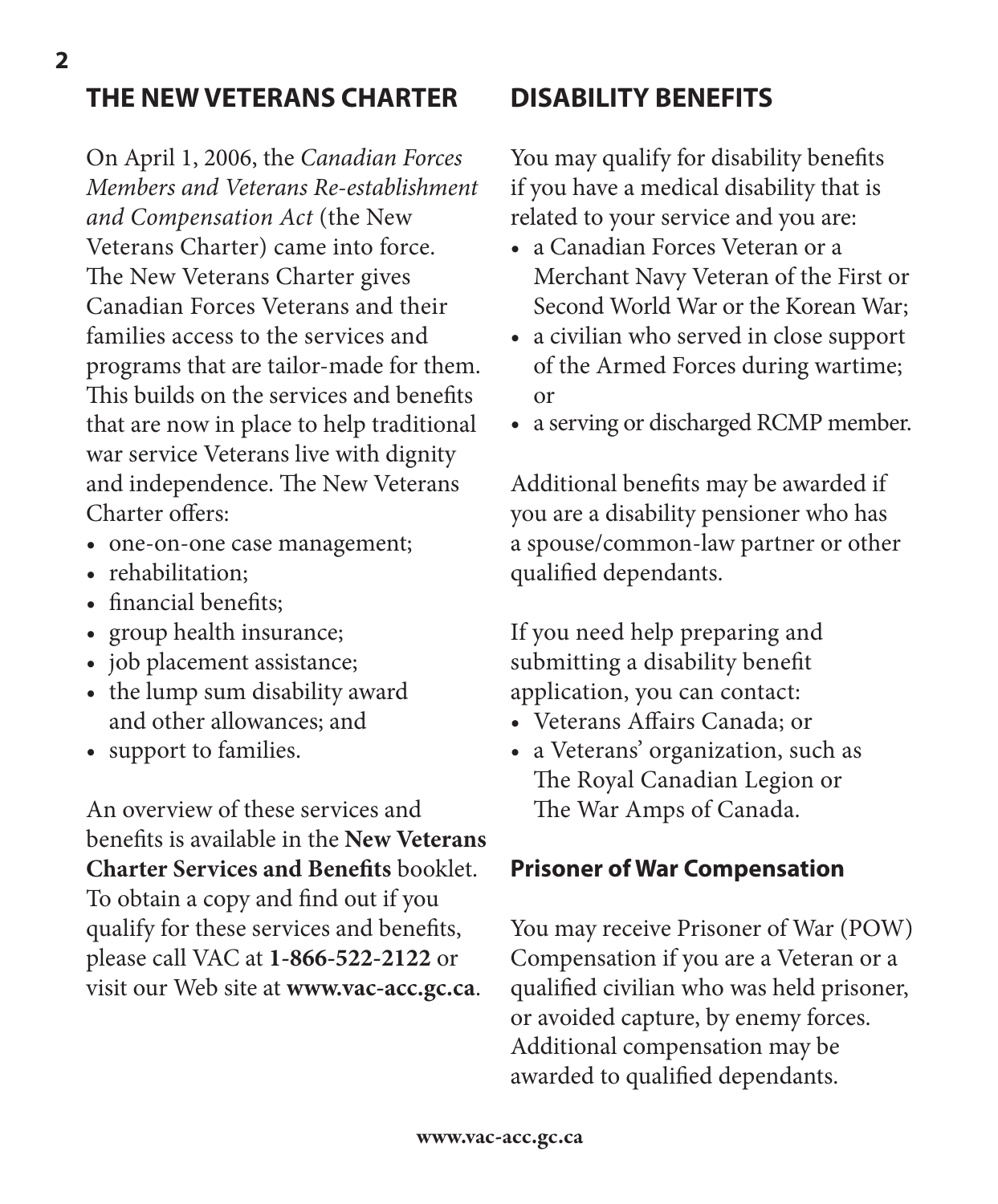## **Allied Forces**

A Veteran of the Allied Forces may qualify for a disability pension and/or POW compensation if he/she lived in Canada prior to his/her service in the First or Second World War.

### **Special Awards**

Special awards are paid in addition to disability benefits.

#### You may qualify for an **Attendance Allowance** if you receive:

- a disability benefit paid at 1% or more, or a POW compensation; and
- are totally disabled and need help with daily living tasks, such as having a bath, eating or going to the bathroom.

#### You may qualify for an **Exceptional Incapacity Allowance** if you receive:

- a disability benefit of 98% or more; or
- a combination of disability benefit and POW compensation totalling 98% or more; and
- have an exceptional incapacity that is a consequence of, or is caused in whole or in part by a pensioned condition.

You may qualify for a **Clothing Allowance** if you are a disability pensioner who has one or more pensioned conditions that:

• require you to wear special devices or

specially-made clothing; or

• cause wear and tear on your clothing.

#### **Survivor and/or Survivor Dependant Benefits**

In most cases, the surviving spouse or common-law partner of a disability pensioner or a former POW receives, for one year, all the monthly benefits that were in place at the time the pensioner/POW passed away. This could include payments such as: Disability benefits, POW Compensation, Attendance Allowance or Exceptional Incapacity Allowance. At the end of the one-year period, a survivor pension is paid, based on the amount of disability benefit and/or POW compensation that was being paid at the time the pensioner/POW passed away.

Parents and/or siblings of a deceased pensioner may qualify for a survivor pension if they were:

- fully, or to a great extent, supported by the pensioner; and
- not able to support and/or take care of themselves after the pensioner dies.

Surviving dependent children may also qualify for benefits, including financial help to continue their education past high school. Children of CF Veterans can apply for Education Assistance if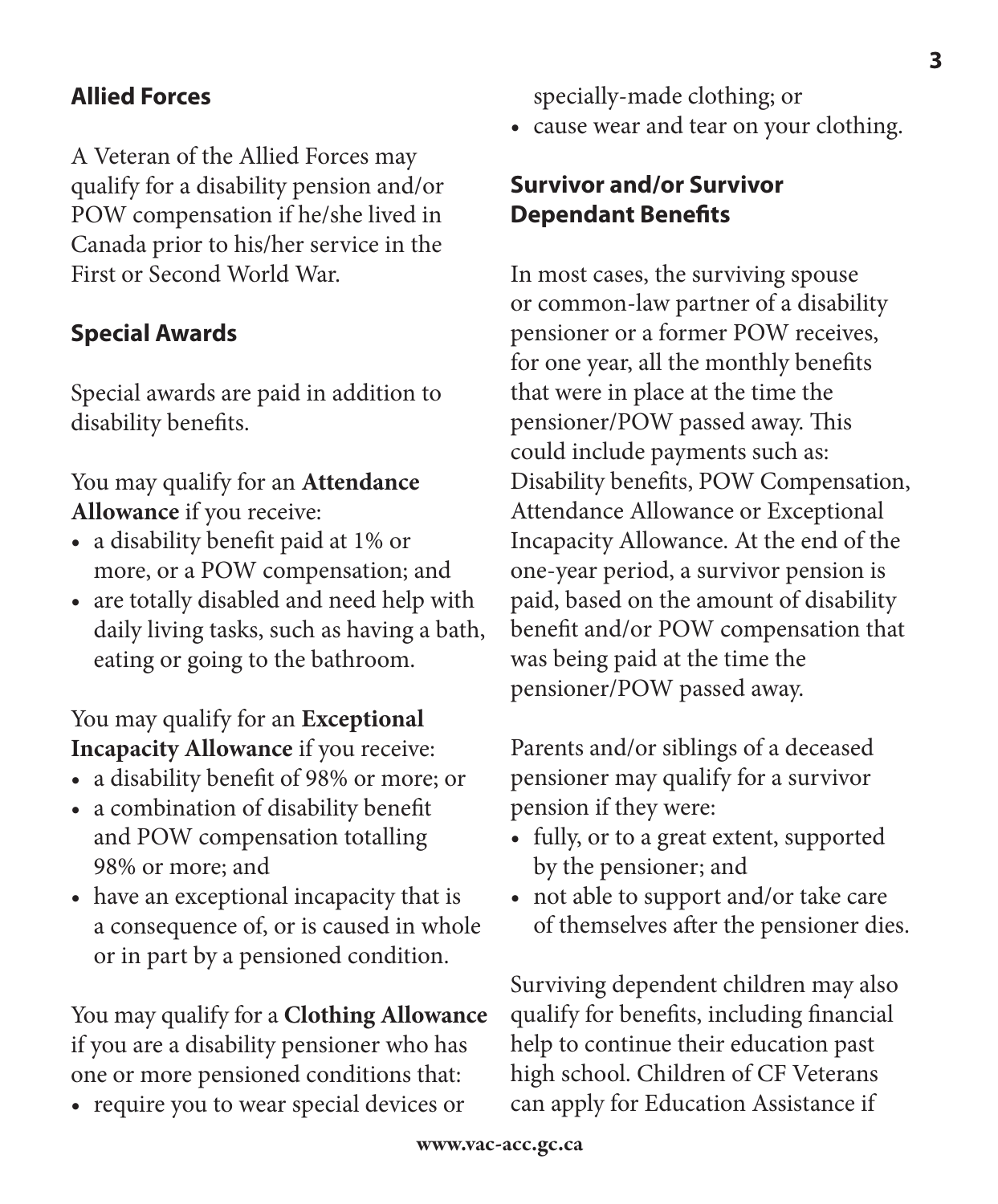4

their parent:

- died as a result of military service; or
- was pensioned at the 48% rate or more at the time of death.

The post-secondary education must take place before the surviving child's 30<sup>th</sup> birthday.

# **ALLOWANCES**

The War Veterans Allowance (WVA) provides a regular monthly payment to low-income clients. To qualify for WVA, you must meet certain income and residency requirements and you must be:

- a Canadian Armed Forces Veteran, Merchant Navy Veteran or civilian who served in close support of the Canadian Armed Forces in a theatre of war during the First or Second World War or the Korean War; or
- an Allied Veteran with wartime service in the First or Second World War providing you lived in Canada at the time you enlisted or at any time while a member of that force.

Surviving spouses or common-law partners, as well as orphans, may qualify for WVA if the deceased Veteran or civilian had the required war service. The survivor may continue to receive WVA at the same rate as married or

common-law partners for one year after their loved one passes away. After one year, the rate will then be reduced to a single rate. The WVA payment ends when the survivor passes away, remarries or begins a common-law relationship.

## **Assistance Fund**

Clients who receive War Veterans Allowance may qualify for financial help through the Assistance Fund if they are faced with an emergency situation and they have no way to pay for these expenses.

# **HEALTH CARE**

Veterans Affairs Canada offers Health Benefits, the Veterans Independence Program and Long-Term Care.

## **Health Benefits**

Veterans Affairs Canada offers 14 kinds of health benefits, including medical, surgical and dental care, prescription drugs, and hearing and vision aids. Our Department also offers supplementary health benefits, treatment allowances and other miscellaneous benefits. For example, the cost of travel for medical services, including the cost of travel for an escort, where necessary, may also be covered. The ability to access our health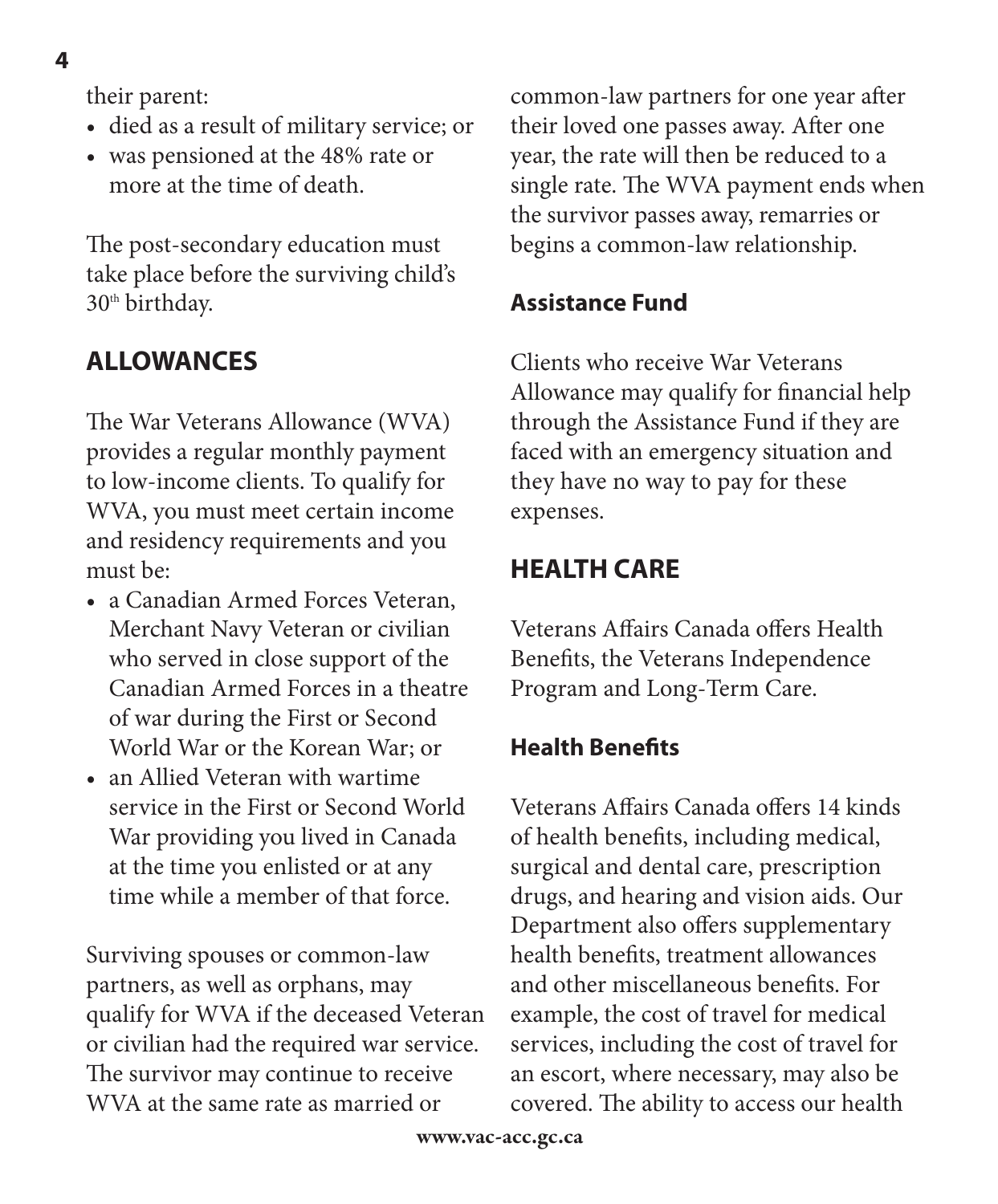benefits may depend on your eligibility, your health needs and whether these services are available through your province.

#### **Veterans Independence Program (VIP)**

This national home care program helps qualified Veterans, still-serving CF disability pensioners and certain civilians to remain healthy and independent in their own homes and communities.

VIP is only available in Canada. It cannot be offered to clients who live outside of Canada.

Under VIP, you may receive funds to help pay for grounds maintenance (such as grass-cutting or snow-shovelling), housekeeping, personal care, certain changes to your home, care and support by health professionals, and some transportation. Your ability to access VIP services depends on your health needs and if these services are available to you through another federal, provincial or municipal program.

VIP housekeeping and/or grounds maintenance services are also available to eligible primary caregivers of those Veterans who received these VIP services at the time of their death or admission to a long-term care facility in the years since the program began in April 1981. A primary caregiver can include a spouse, common-law partner, adult child or another individual.

Only those services that the Veteran was receiving at the time of his/her death or admission to a long-term care facility may be extended to the primary caregiver. That is, if a Veteran was only receiving grounds maintenance services, the primary caregiver will only be entitled to grounds maintenance services. To qualify, a primary caregiver must have a continuing need, due to health reasons, for the services to remain self-sufficient at home.

#### **Long-Term Care**

Eligible war service Veterans and certain civilians may qualify for intermediate care or chronic care at the Department's contract facilities, or at more than 1,900 community facilities across the country, some of which have contractual arrangements with our Department. Additionally, they may qualify for longterm care at Ste. Anne's Hospital, the only hospital owned and administered by the Department. CF pensioners may qualify to receive intermediate or chronic care in a community facility if the need for this care is related to a pensioned condition. Allied Veterans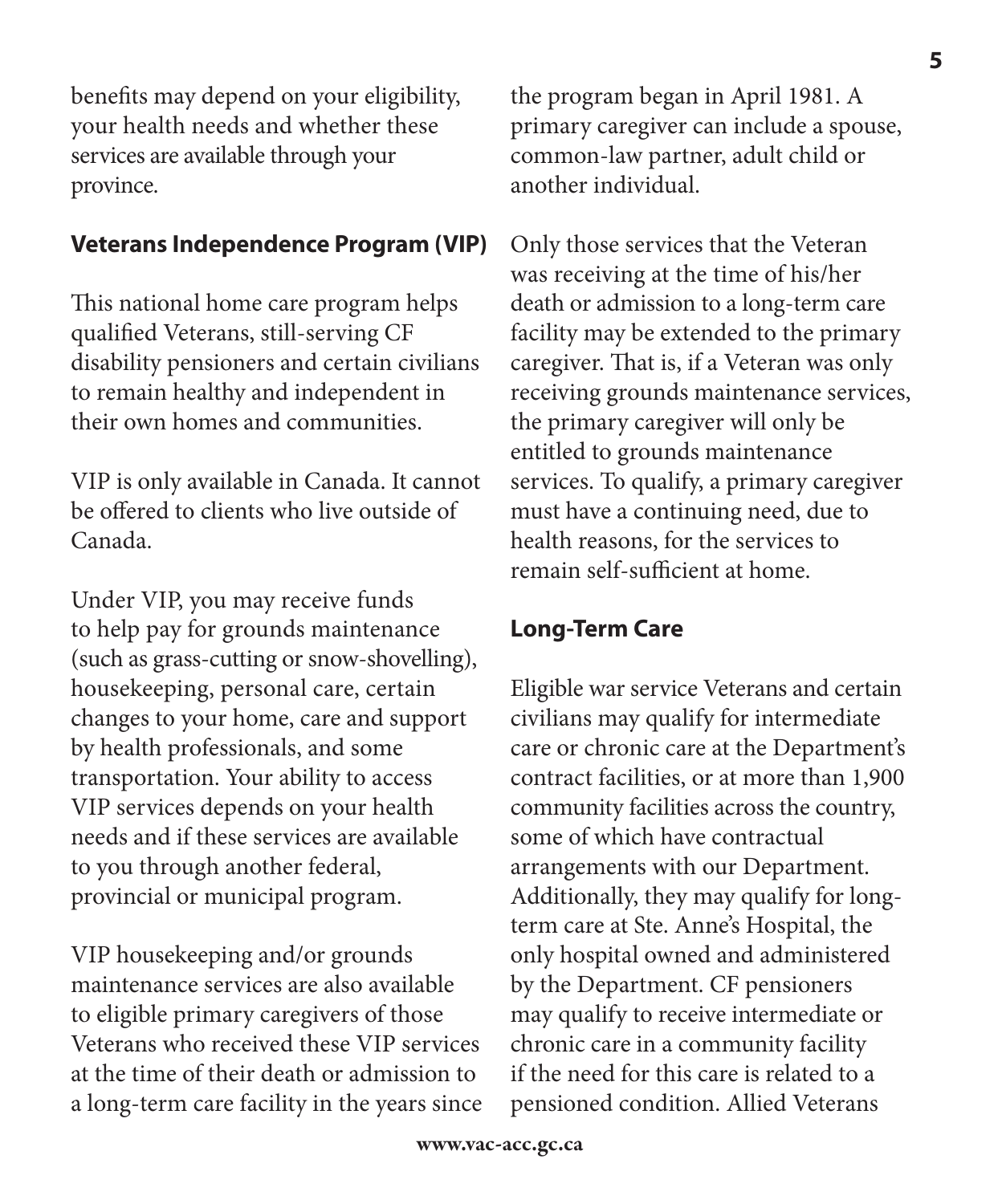who have lived in Canada for 10 or more years after their period of service may be eligible for long-term care in community facilities.

#### **Appeals**

Applicants dissatisfied with a decision concerning an application for health benefits may appeal in writing to the Department.

### **SUPPORT FOR OPERATIONAL STRESS INJURIES**

An operational stress injury (OSI) is any persistent psychological difficulty resulting from military service. OSIs include diagnosed medical conditions such as anxiety, depression and post-traumatic stress disorder (PTSD).

To support wartime Veterans and still-serving and former Canadian Forces personnel recovering from operational stress injuries, VAC has established Operational Stress Injury (OSI) clinics. OSI clinics provide standardized assessment, treatment, prevention and support services. A team of health professionals, including psychiatrists, psychologists, nurses and clinical social workers, works to develop treatment plans that meet individual needs.

Individual, group, couples or family counselling and educational programs are also available.

Veterans can access an occupational stress injury clinic by obtaining a referral from a VAC medical officer at the closest VAC district office.

A Peer Support Network has also been established by the Operational Stress Injury Social Support (OSISS) Program to help CF members, CF Veterans and/or their families. The Peer Support Network is made up of Veterans and family members from across the country that know firsthand what it is like to live with an OSI or to live with someone who suffers from an OSI. With insight acquired from regaining their own health, they are in a unique position to help others and to provide guidance on resources that are available from DND, VAC and within their own community. You can access their confidential support by contacting the Peer Support Coordinator nearest you at **1-800-883-6094** or on-line at **www.osiss.ca**.

## **CANADA REMEMBERS**

The Canada Remembers Program endeavours to keep alive the achievements and sacrifices made by all those who served Canada in times of war, military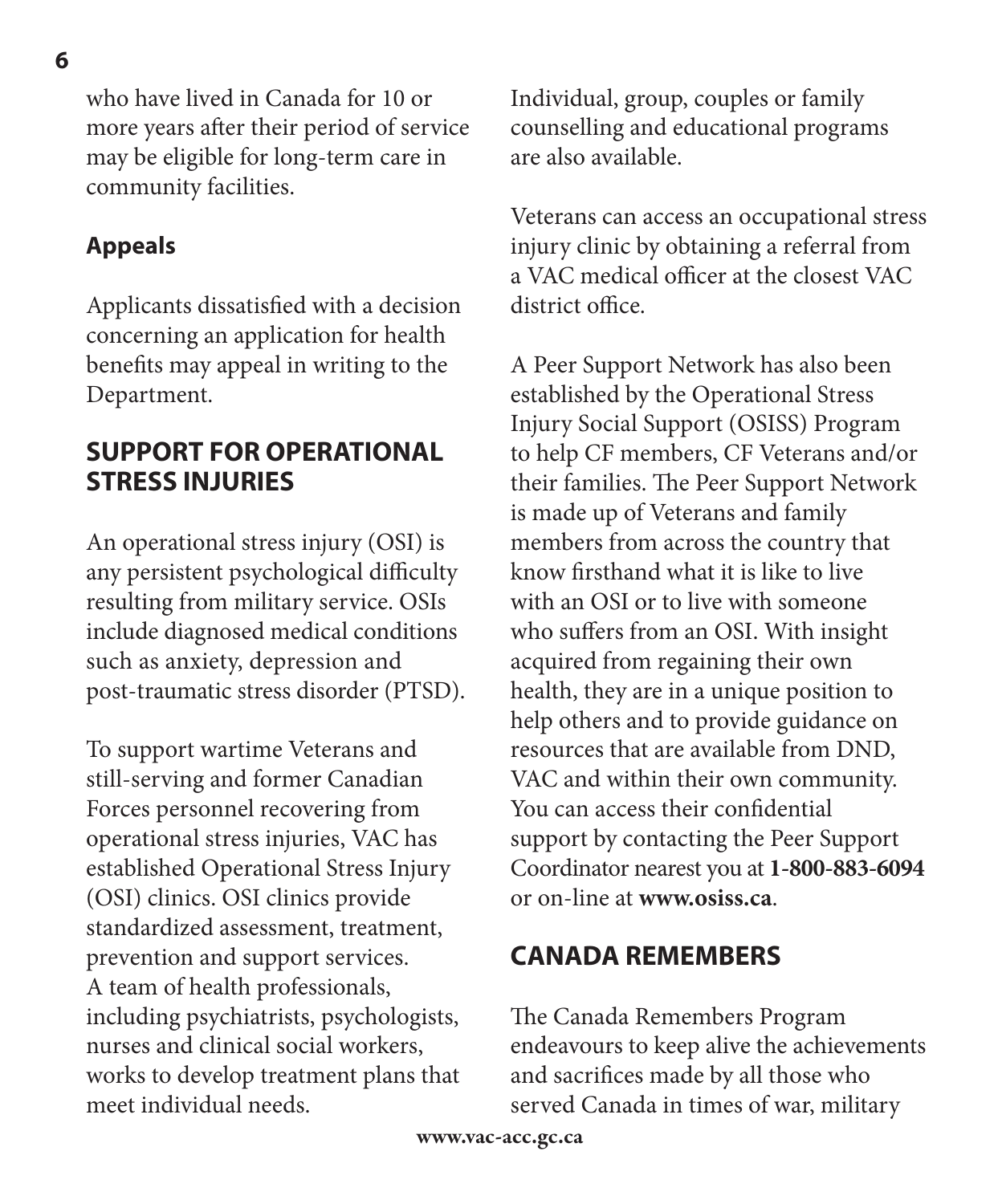conflict and peace, and to promote an understanding of the significance of these efforts in Canadian life as we know it today. The Canada Remembers Program includes:

• **Memorials**: To ensure the preservation and presentation of the Canadian National Vimy Memorial and the Beaumont-Hamel Newfoundland Memorial in France and 11 other battlefield memorial sites in France and Belgium. Canada Remembers also has responsibility for ceremonies at the National War Memorial, the Tomb of The Unknown Soldier in Ottawa, the Cross of Sacrifice in Arlington National Cemetery in the United States and other memorials in Canada and worldwide.

Memorials also include the Canadian Virtual War Memorial, an on-line registry of information about the graves and memorials of more than 116,000 Canadians and Newfoundlanders who served valiantly and gave their lives for Canada: **www.virtualmemorial.gc.ca**.

• **Cemetery Maintenance**: To maintain Canadian war graves and cemeteries through partnerships with the Commonwealth War Graves Commission and the United Nations Memorial Cemetery in Korea. The

Program also cares for the graves of Veterans who are buried at the expense of the Government of Canada.

- **Funeral and Burial Assistance**: To provide funeral and burial assistance when a Veteran's death results from a pensioned or awarded disability, or when there are insufficient funds in the Veteran's estate. The Last Post Fund administers the Funeral and Burial Program on VAC's behalf. As not all Veterans qualify for funeral and burial assistance, contact the Last Post Fund for more information at **1-800-465-7113** or by visiting the Web site at **www.lastpostfund.ca**.
- **Cenotaph/Monument Restoration**: To ensure that cenotaphs and monuments honouring Veterans, war dead, and significant military events are conserved at the highest standard of care and dignity. To assist communities across the country to properly conserve these silent but powerful reminders of what Canadians accomplished and sacrificed for all of us.
- **Partnerships**: To engage Canadians in remembrance, the Canada Remembers Program often partners with groups and organizations who share VAC's commemorative goals.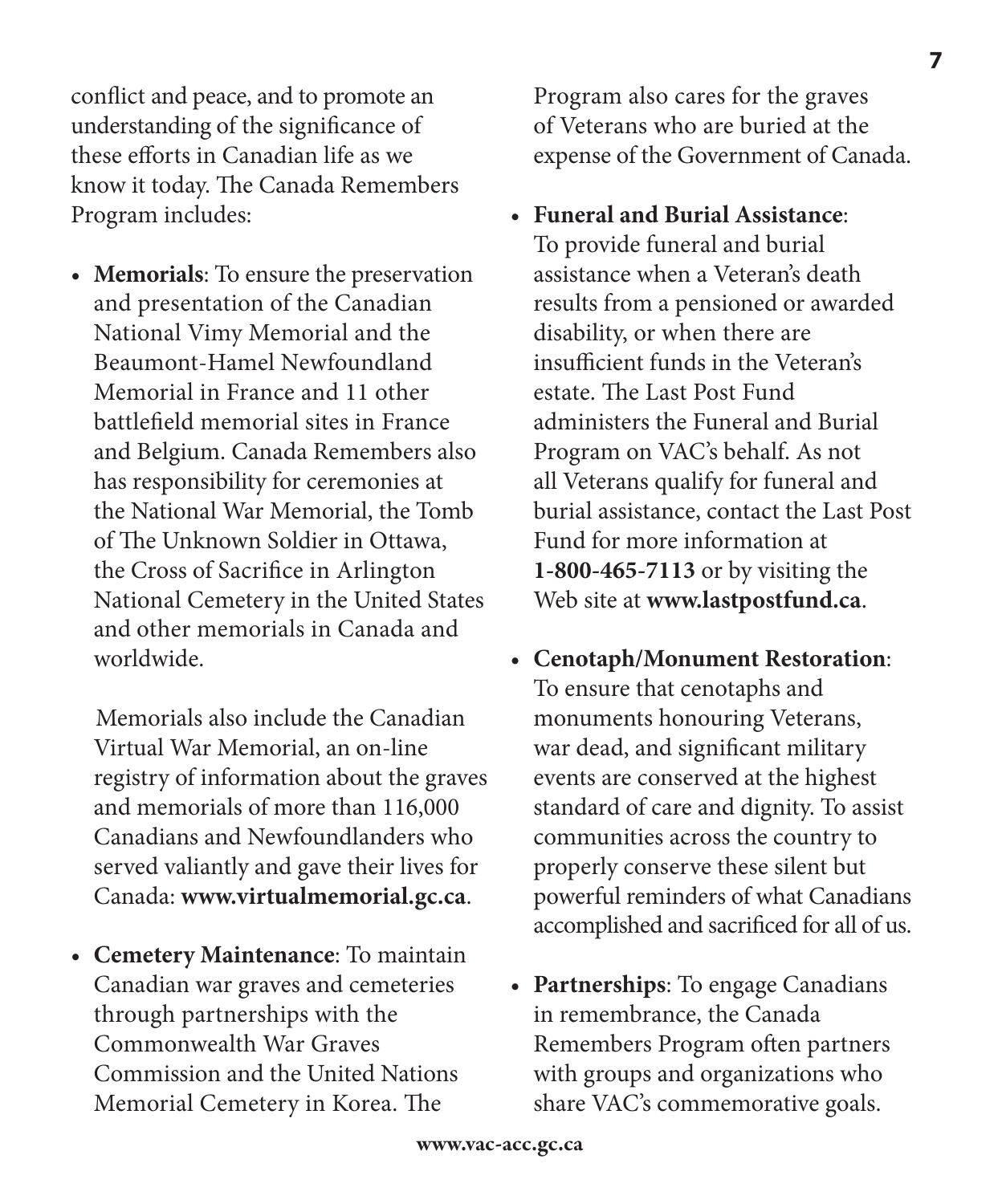Partnering includes establishing and fostering collaborative relationships, providing in-kind support and, when possible, providing modest funding to deliver remembrance activities and events at both the national and regional levels.

- **Ceremonies and Events**: To provide a leadership role in conducting ceremonies and events across Canada and internationally that recognize and honour Canada's war dead and Veterans. Major anniversaries of significant military events are marked by ceremonies overseas and in Canada. Each year, Veterans' Week (November 5-11) is also celebrated with many ceremonies and events.
- **Learning Initiatives**: To provide both learning opportunities and learning materials that enable Veterans to share their experiences with Canada's youth. These initiatives include information sheets, virtual tours and interactive exhibits. Remembrance learning materials are available to schools and other groups free of charge.
- **Public Information**: To provide information to Canadians through on-line initiatives, print materials, publications and multi-media. The

Canadian Virtual War Memorial and the Heroes Remember on-line Veteran interviews provide new methods for Canadians to learn about Veterans and their contributions.

For information on Canada Remembers and its programs, please call **1-877-604-8489** or visit our Web site at **www.vac-acc.gc.ca**.

## **HOW CAN I GET INFORMATION ON SERVICES OR BENEFITS?**

For more information on Veterans' services and benefits, to find out if you qualify, or to apply, please call **1-866-522-2122** (English), or **1-866-522-2022** (French), or visit our Web site at **www.vac-acc.gc.ca**.

If you live outside Canada, please call Foreign Countries Operations (FCO). FCO is responsible for the provision of benefits and services available to eligible Canadian Veterans and their dependants who reside or vacation outside of Canada.

**1-888-996-2242** (toll free from Canada and the United States)

**00-800-996-22421** (toll free from the United Kingdom, Germany, France and Belgium)